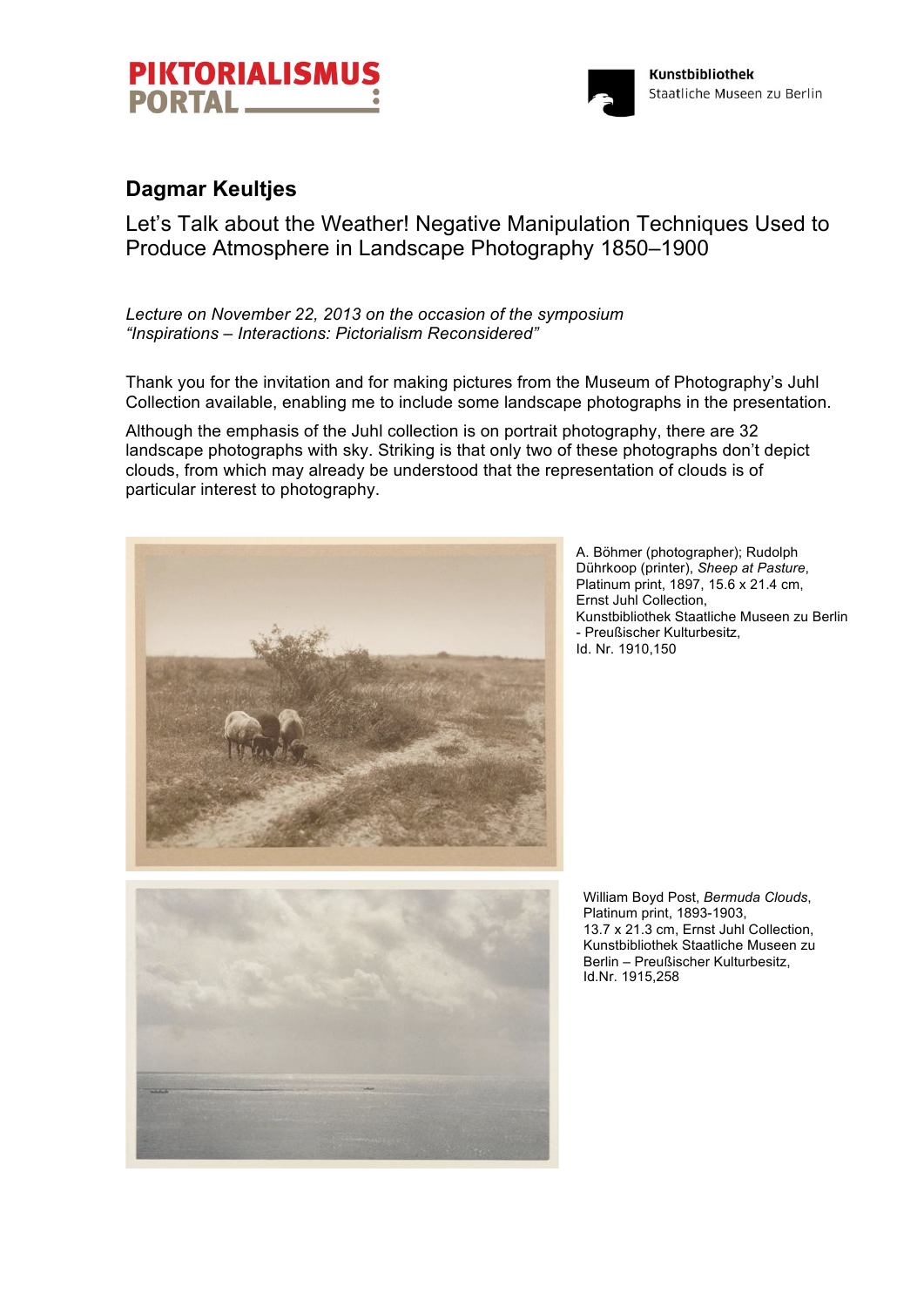The two photographs from the collection shown here originated in the same period: the *Sheep at Pasture* in 1897, the *Bermuda Clouds* between 1893–1903. The first image shows a pastoral scene: On the left of the image, three sheep graze in front of a small shrub. In front of them a small path divides the image diagonally into two halves. The horizon line is high, set approximately on the line of the golden ratio. The focal depth decreases towards the horizon. The sky is completely cloudless, although it becomes gradually lighter towards the horizon, as if a light source were concealed there, which imparts depth to the firmament.

The second image shows a seascape. Two-thirds of the image surface is made up of sky. It was shot with a wide-angle lens from a great distance. The two ships appear as narrow stripes parallel to the line of the horizon. The surface of the water is lightly disturbed, but waveless, becoming lighter towards the horizon. On the left side of the image a narrow gray strip of land can be seen. Over the sea tower thick bulging cloud formations, the Bermuda clouds of the title.

While the content of the images couldn't be more different, the photographic technique used to make the positive prints is, in both cases, platinum printing.<sup>1</sup> These prints had a broad spectrum of gray tones, which ranged from bright white to deep black. The precious metal platinum would often be mixed with palladium, which sometimes gave a warmer tone, as can be seen with the sheep at pasture. By examining the surface structure of the photographs we can identify the printing technique, but what we can't discern is: What did the respective originals, the negatives look like? We rarely have the opportunity to look at these next to the prints and compare them.<sup>2</sup> Perhaps the sky and other objects were retouched, or are the prints exact copies of the original exposures?

The following lecture will discuss various techniques of negative retouching in sky representations in the period 1850–1900, applied on different bases like, for example, paper or glass but also loose gelatin.<sup>3</sup> Apart from the empirical materials analysis, the development of various techniques, and the resultant discussion about the "rights and wrongs" of negative retouching, can be followed in the photography trade journals and manuals from that time in which retouching negatives was repeatedly discussed. I would like to present some aspects of this. Furthermore, besides the two pictures seen here (which we will return to later), further examples from the Juhl collection will serve as material for a "picture puzzle." The question is whether, based on various indicators, the viewer can distinguish the hidden negative retouching in the positive?

"The most difficult subject to take in the career of a landscape photographer is heaven. However, in a tableau where the terrestrial objects are reproduced with startling truth, a sky of fantasy will always be a monstrous object."<sup>4</sup>

 $<sup>1</sup>$  Platinum prints are made on uncoated paper. The emulsion with platinum (often mixed with palladium) is</sup> dispersed through the top layer of the paper. Prints have a wide range of mid-tones, from shades of pale gray to intense black. Palladium tones are warmer than those of Platinum prints. See: BERTRAND LAVÉDRINE, *Photographs of the past. Process and Preservation,* Los Angeles (English translation from French original 2007),

 $^2$  Around 1900 a prominent method was glass plate negatives with a light-sensitive silver-bromide gelatin layer onto which the camera exposed and which were finally used in the laboratory to make photographic prints.

 $3$  These negatives were obtained by applying a layer of gelatin with cotton dissolved in acetic acid to the glassplate. Once that layer dried, a layer of emulsion would be applied and then incised along the edges and freed from the plate. See: SILVIA BERSELLI, *Il restauro del Fondo Tuminello: problemi tecnici e conservativi dei primi negativi fotografici,* in: SERENA ROMANO (Ed.), *L'immagine di Roma, 1848-1895 : la città, l'archeologia, il*  medioevo nei calotipi del fondo Tuminello : catalogo della collezione di Piero Becchetti, Neapel 1994, p. 33-45.<br><sup>4</sup> «Ce qu'il existe de plus difficile a rendre, dans la carriere des paysagistes, c'est le ciel. Or, dans un

*les objets terrestres sont reproduits avec une verité surprenants, un ciel de fantaisie sera toujours un objet monstrueux.»* FRANCIS WEY, *Album de la Societe heliographique*, in: La Lumière, 10 August 1851, p. 107.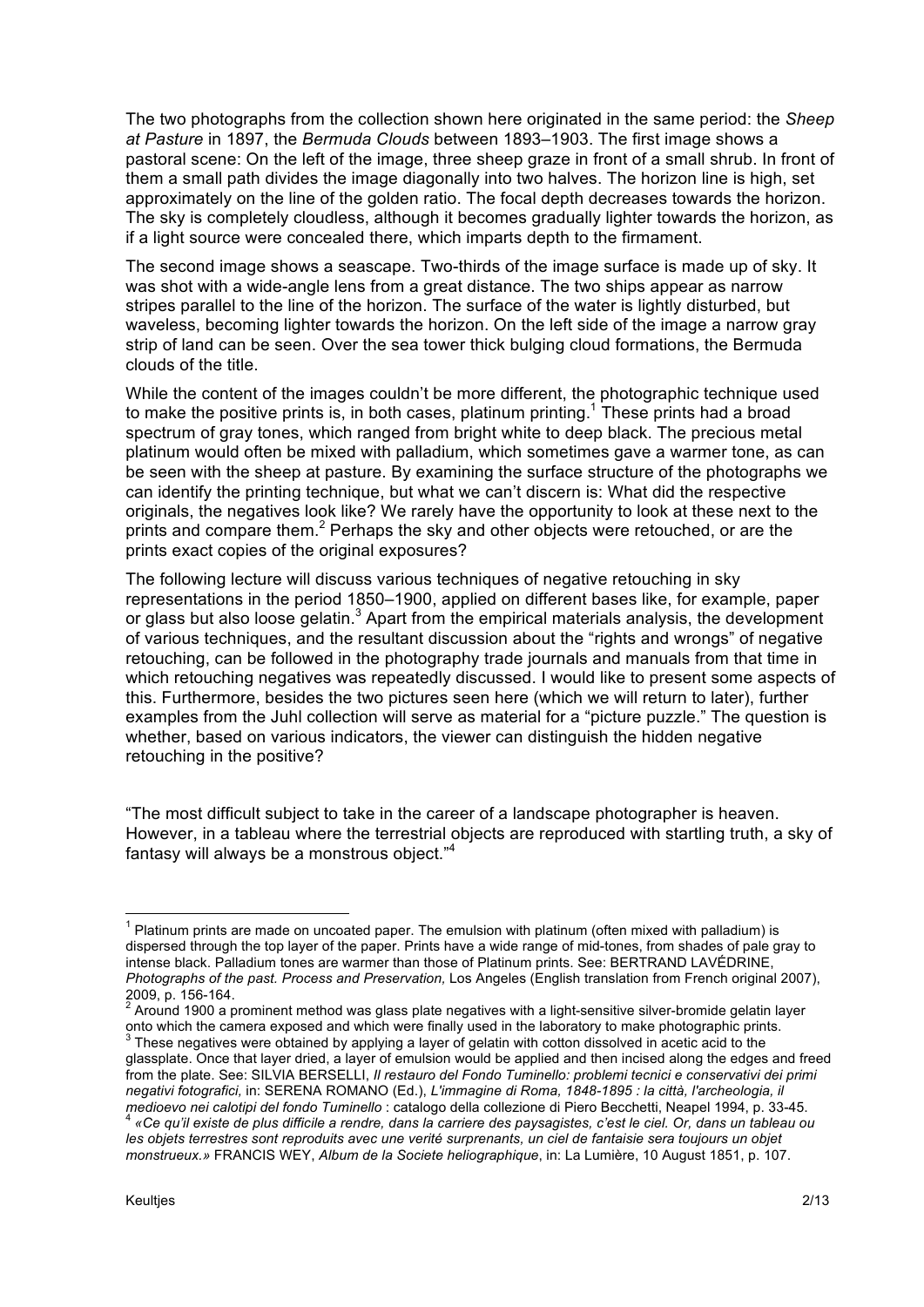With these words in the periodical *La Lumière,* in 1851, the year the *Société héliographique* was established, French writer Francis Wey (1812–1882) formulated the great challenge facing landscape photography which, in the early years of photography, had already fueled debates in photographic circles: How should the sky be represented? Its representation posed significant problems, as, in the beginning, photography did not have the means to capture the sky with its cloud formations. Due to the long exposure times and the sensitivity of the materials to blue tones, the blue sky was overexposed (solarization).<sup>5</sup> As a result it appeared as a dark, unclean surface on the positive print unless treated in the negative.<sup>6</sup> The easiest solution was to mask off the sky by covering the area with black paint or using paper.

I want to show you, here, a negative made from gelatin, with direct illumination and with backlighting. It originates from the Roman photo pioneer Giacomo Caneva (1813–1865) and can be dated to around 1853.



Giacomo Caneva, *Trees in the Gardens of Villa d'Este,* waxed paper negative with direct illumination and with backlighting, ca. 1853, 25 x 19 cm, Ludovico Tuminello Collection, Inv. 424, MAFOS, Rom

High up in the sky, one can see a group of tall cypress trees in the garden of the Villa d'Este in Tivoli and a small bridge with a balustrade in the lower right of the image. The photographer framed the cypress trees with a thickly applied red varnish (which under direct illumination appears black). The color covers almost the entire sky, although it thins towards the corners, as presumably the use of a paper template was planned from the beginning. This is still preserved in the negative. If placed over the sky (as seen here in the slide on the second image), an empty space can be seen between the contour of the cypress trees and the template. It is clear that the applied paint was used for a more detailed framing while the paper was used to cover the larger surface more easily. This masking technique resulted in the sky being printed as a pure white surface in the positive print. The architectural landscape appeared to be freestanding in front of this neutral white background and separated from any sense of atmosphere or time of day.

<sup>5</sup> ULRICH POHLMANN, *Wolken und Wellen*, in: ULRICH POHLMANN, J. PRINZ VON HOHENZOLLERN (Ed.), *Eine neue Kunst? Eine andere Natur! Fotografie und Malerei im 19. Jahrhundert, München 2004, p. 171-173.*  $\sim$  6 Helmut Gernsheim pointed to this in his history of photography published in 1983. See: HELMUT GERNSHEIM, *Geschichte der Photographie, die ersten hundert Jahre,* Frankfurt am Main, 1983, p. 318.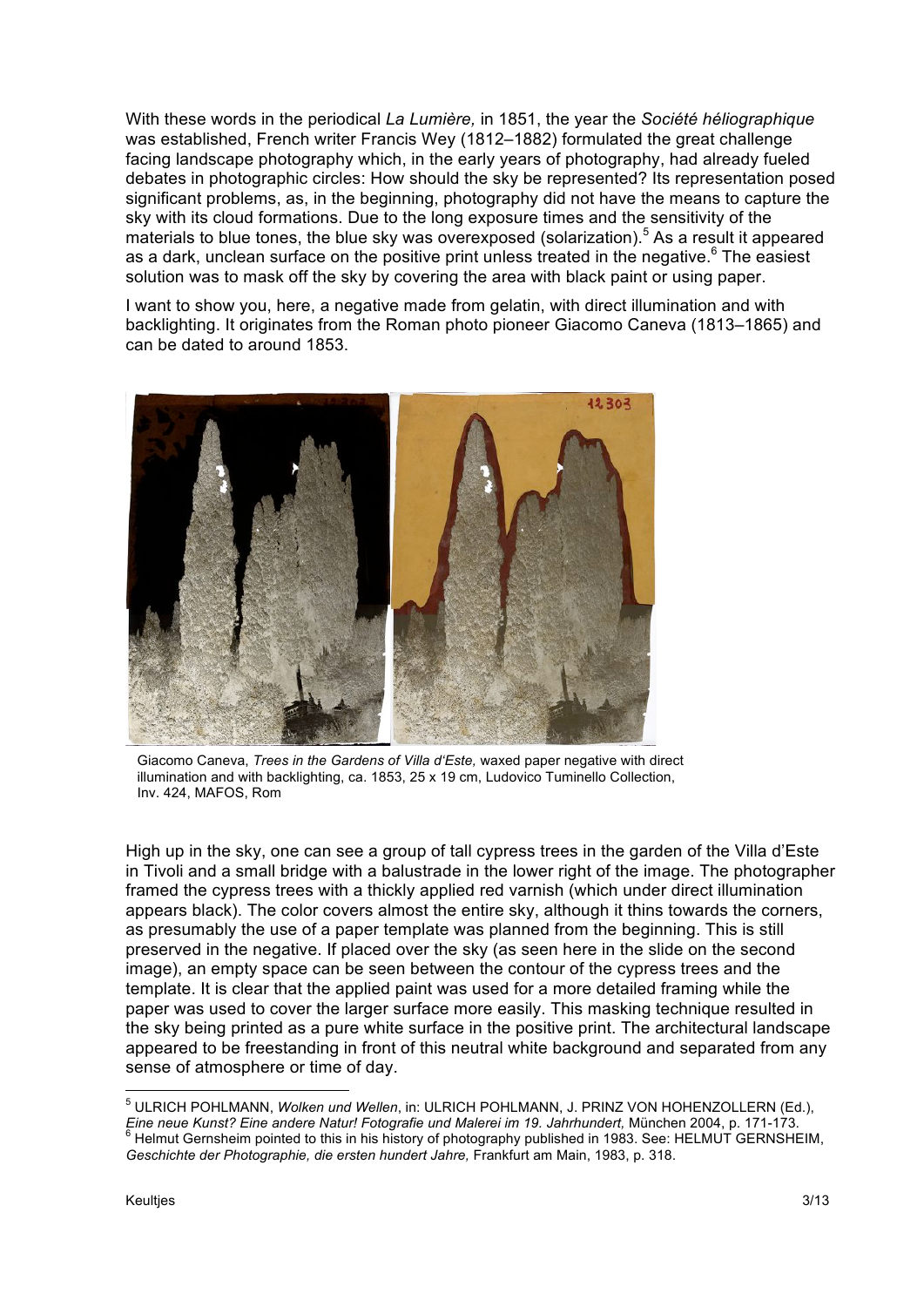This can be seen well in a further example from the Roman collection: on the left the retouched negative, backlit this time, on the right the positive as a modern print.



Retouched negative and positive, Tuminello*, Foro Romano*, circa 1880, waxed paper negative, 20.8 x 26.6 cm, Ludovico Tuminello Collection

Masking with color and paper stencils was used on the negatives from the first years of photography to clean the otherwise impure-looking sky. The use of retouching was frowned upon, as it contradicted photography's aspiration to be a purely chemical, and therefore neutral recording medium, which qualified it as an ideal documentation tool for the sciences.<sup>7</sup> William Henry Fox Talbot (1800–1877) in England,<sup>8</sup> alongside the Frenchman Hippolyte Bayard (1807–1887), one of the inventors of paper negatives,  $9$  emphasized in his book published in 1844 and illustrated with photographs, *Pencil of Nature*, that the images were created only through the exposure to light, as "sun-pictures themselves" without any manual intervention.<sup>10</sup> Although one can quickly establish that in photographic practice, however, the opposite was often the case, which quickly caused criticism. In contrast to retouching positives, retouching negatives was a "hidden" intervention, which couldn't be proven from the prints, so its use was often negated by photographers. The French picture historian, André Gunthert, recounts how in an exhibition in the 1860s providing the caption "no retouching" served as an attempt to increase the value of a photograph.<sup>11</sup> Whether Talbot himself used retouching on his exposures is questionable.<sup>12</sup> He seems to have been above masking out

<sup>&</sup>lt;sup>7</sup> See the excerpt from the speech of politician and physicist Arago (1786–1853) before the Parisian Chamber of Deputies on July 3, 1839: DOMINIQUE FRANCOIS ARAGO, *Bericht über den Daguerreotyp*, in: WOLFGANG KEMP, *Theorie der Fotografie I 1839-1912*, Munich 1980, p. 51-56. Also: PETER GEIMER, *Theorien der Fotografie*, Hamburg 2009, p. 17f; HERTA WOLF, *Das Denkmälerarchiv Fotografie*, in: HERTA WOLF (Ed.), *Paradigma Fotografie – Fotokritik am Ende des fotografischen Zeitalters*, Frankfurt am Main 2002, p. 349-376, here: p. 364; BERND STIEGLER, *Philologie des Auges: die photographische Entdeckung der Welt im 19. Jahrhundert*, Munich 2001, p. 22-55; LORRAINE DASTON, PETER GALISON, *Objektivität*, Frankfurt am Main

<sup>2007,</sup> p.130-131.<br><sup>8</sup> The positive-negative process on paper was developed by William Henry Fox Talbot (1800–1877) and patented under the name calotype (*kalos* = Greek., useful, beautiful) in 1841. See: MICHEL FRIZOT, *1839-1840*  Fotografische Entdeckungen, in: MICHEL FRIZOT (Ed.), Neue Geschichte der Fotografie, Köln 1998, p. 59-62.<br><sup>9</sup> Although Fox Talbot is often cited as the actual inventor, Bayard had developed his own paper negatives before then in 1839, which he showed to physicist César Desprets. He became known for his process of making direct positives on paper. See: GEOFFREY BATCHEN, *Burning with desire: The conception of Photography*, Massachusetts 1997, p. 157.

<sup>&</sup>lt;sup>10</sup> "The plates of the present work are impressed by the agency of light alone, without any aid whatever from the *artist's pencil. They are sun-pictures themselves, and not, as some persons have imagined, engravings in imitation."* Quoted from the introduction by Beaumont Newhall in: William Henry Fox Talbot, *The pencil of nature*, Reprint of the edition London 1844, New York, 1969, p. 5.

<sup>11</sup> André Gunthert, «*"Sans retouche,"* Études photographiques, 22 / September 2008, [Online] placed online September 18, 2008, URL: http://etudesphotographiques.revues.org/index1004.html, p. 4.<br><sup>12</sup> The American photo historian Larry J. Schaaf refers to a note in which Talbot asked his assistant Nicolaas

Henneman (1813–1898), to clear the image II *Boulevards of Paris* of his *Pencil of Nature* of marks, which had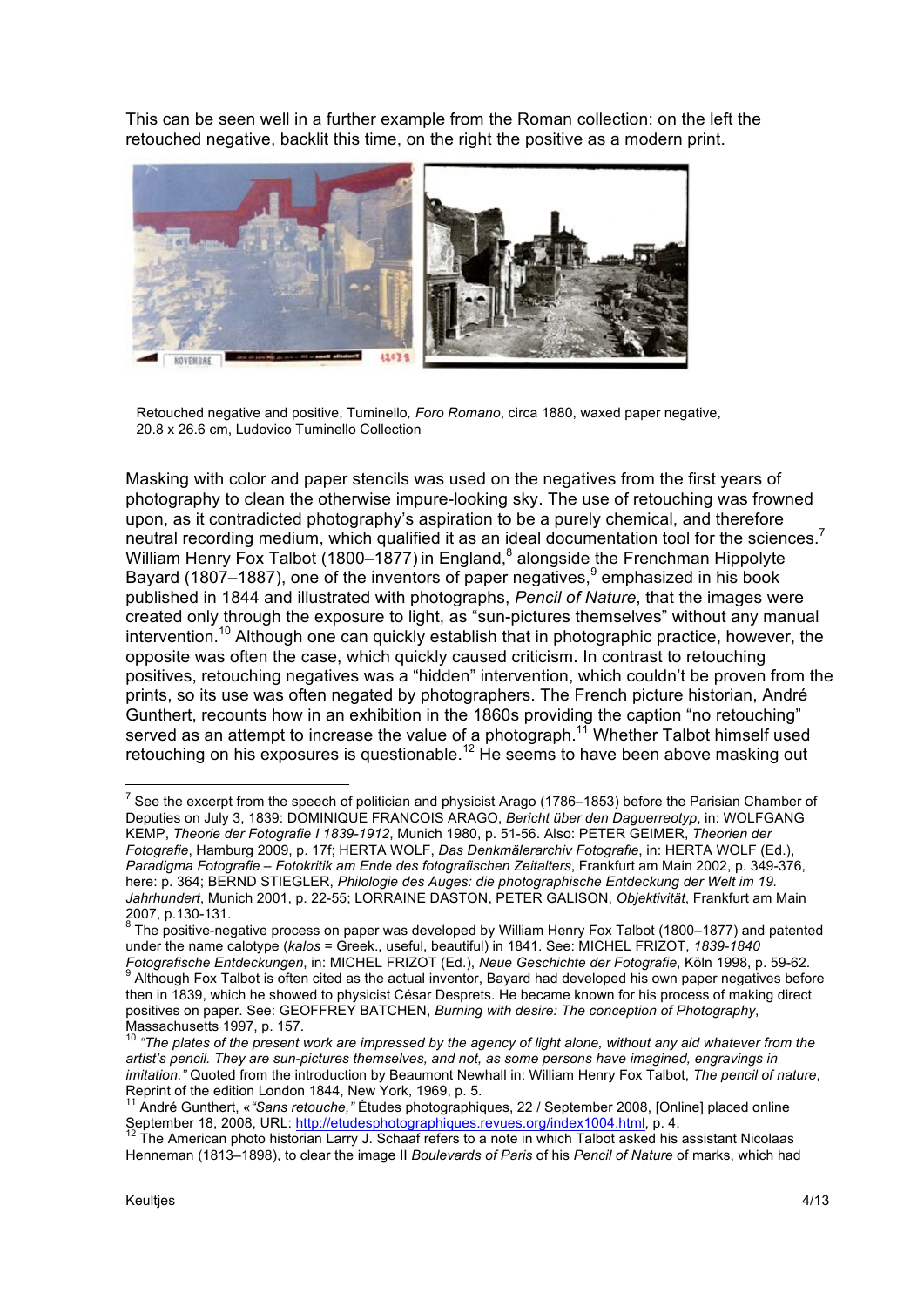the sky in images. In a letter to Talbot from the year 1847, the British painter and photographer, Calvert Richard Jones (1804–1877), recounts that he himself masks the sky in his photographs.<sup>13</sup>

Photographic material had developed rapidly: the invention of the dry waxed paper process by the French photographer Gustave Le Gray (1820–1882) and the wet collodion process on glass plates by the British photographer Frederick Scott Archer (1813–1857) provided material in 1851 with a higher sensitivity and less exposure time. This facilitated the depiction of cloud formations. Nevertheless, due to the practicalities of photographing outside, lighter, but less light-sensitive paper negatives were used.

In the year 1851 the French committee *Mission Héliographique* initiated a photo campaign to record historical monuments in which the photographers were confronted with the cloud problem. It is remarkable that four of the five photographers, one of them being Le Gray, kept themselves strictly to the prescribed "documentary guidelines" and didn't pay much attention to the sky. They depicted the sky as white.<sup>14</sup> Of the photographers, solely Edouard Baldus was dissatisfied with the white sky. He searched for a new solution and drew in the clouds afterwards with ink, such as on the gelatin paper negative shown here, *Pont romain, Vaisonla-Romaine, Vaucluse*, dated 1851. The sky here has been retouched with black ink, in a circular, gradually decreasing application of paint to capture a cloud-like effect.<sup>15</sup> Other photographers also took this route, as we will see in the following images.



Edouard Baldus, *Pont-romain-Vaison-la-Romaine, Vaucluse*, 26.2 x 35.5 cm, 1851, Musée d'Orsay, Paris, INV 7599 http://www.musee-orsay.fr/it/collezioni/catalogo-delleopere/notice.html?no\_cache=1&zsz=5&lnum=&nnumid=36 901

Even if Le Gray didn't use cloud retouching on the photographs made for the committee, he combined paper and/or glass negatives in other images, to bring the cloud sky into the exposures. The principle of this combination printing was probably first used by French photographer Hippolyte Bayard, who used cloud stencils in 1852.<sup>16</sup> However. Le Grav used cloud negatives specifically created for the purpose.

<u>.</u>

fallen on the negative. LARRY J. SCHAAF, *Science, Art and Talent – Henry Talbot and Hill & Adamson*, in: *History of Photography*, Volume 27, Issue 1, Spring 2003, p. 13-24, here the note 8 on p. 23<br><sup>13</sup> Calvert Richard Jones, letter to Henry Fox Talbot, March 22, 1847, British Library, London, Fox Talbot

Collection, 5912. Transcribed by Larry J. Schaaf, found online under: *The Correspondence of William Henry Fox Talbot*: http://foxtalbot.dmu.ac.uk/letters/transcriptDocnum.php?docnum=5912. Compare with this footnote 2 in: MIA FINEMAN, *Fakin it. Manipulated Photography before Photoshop*, New York 2012, p. 258.<br><sup>14</sup> The guidelines drawn up by Mérimée and Léon Vaudoyer are set out by Nilsen in: MICHELINE NILSEN,

*Architecture in nineteenth-century photographs,* Ashgate 2011, p. 36; See also: JAMES S: ACKERMAN, *Origins of Architectural Photography,* study centre mellon lectures, December 4, 2001: http://www.cca.qc.ca/en/studycentre/58-james-ackerman-on-the-origins-of-architectural-photography.<br><sup>15</sup> For the preparation of negatives Baldus used an English paper, coated with gelatin and resin. The exposure was

somewhat slow, but it was also more stable and reacted better in various baths, whereby it was favored for openair photography of architecture and landscape. Mondenard indicates this in the catalogue: ANNE DE

MONDENARD, *La mission héliographique*, Paris 2002, p. 226-296. <sup>16</sup> This can be read in the manual: Lake Price, *A Manual of Photographic Manipulation*, London 1868 (Reprint 1973). Ulrich Pohlmann references this in: POHLMANN, 2004, p. 171-187.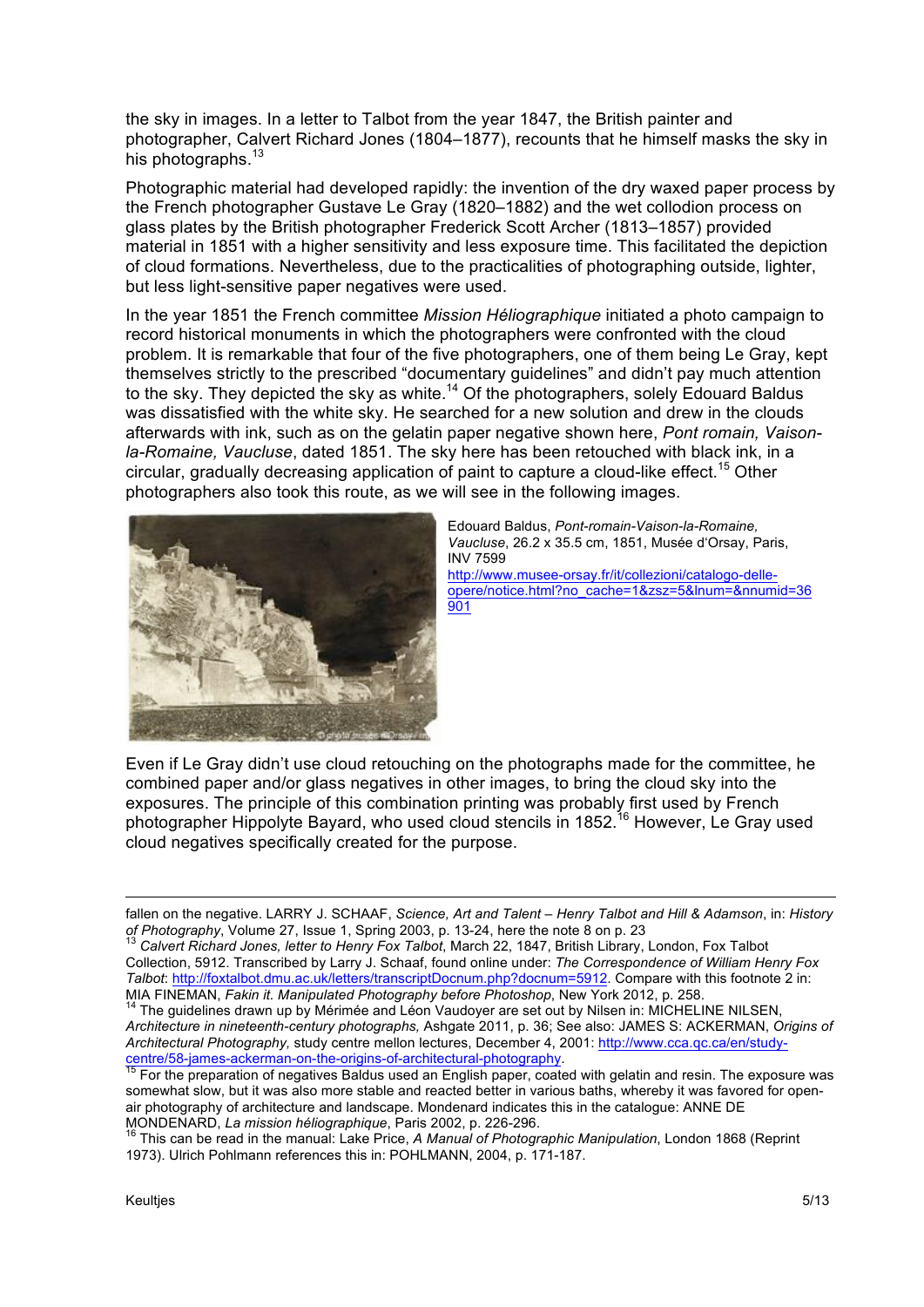This can be shown particularly well on one of Le Gray's cloud exposures on collodium glass plate, which he inserted into several landscapes.



Gustave Le Gray, *Large Wave*, albumen print from two Gustave Le Gray, *Seascape with a Ship Leaving Port*, albumen print from two collodion-on-glass negatives, 33.9 x 44.7 cm See: SYLVIE AUBENAS (Ed.), *Gustave Le Gray –*

*1820-1884,* Paul Getty Museum, Los Angeles, 2002, catalog 116, 138, 126.

Cloud formations like this, which stood out in contrast to the background, could be photographed particularly well with back lighting. Due to the resultant underexposure, objects beneath the sky disappeared in the shadows.

Reviewing the landscape images of the Juhl Collection, backlit images of clouds are particularly common. As an example, I will show the image of Böhmer's *Wenn der Tag sich neigt* (When Day Declines), a carbon print dating from around 1900. The lower part of the image is lightened through the reflections on the water, whereas the wooden pier appears almost black and virtually disappears in the shadows. As the reflections and position of the sun correspond to one another, in this case, the print was produced from a single negative without combination printing.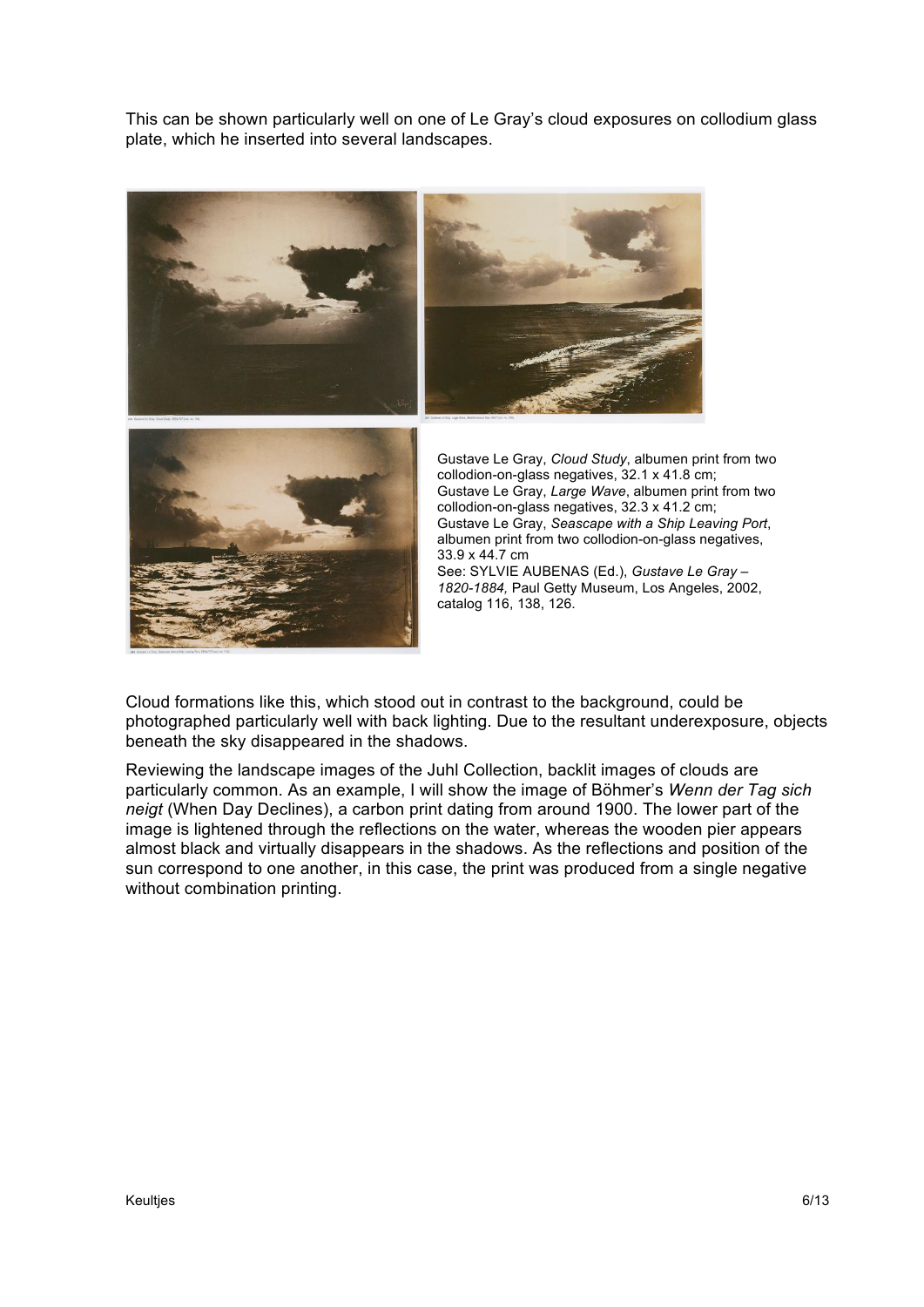

A. Böhmer, *When Day Declines*, carbon print, ca. 1900, 15.8 x 20 cm, Ernst Juhl Collection, Kunstbibliothek Staatliche Museen zu Berlin - Preußischer Kulturbesitz, Ident-Nr. 1915,327.

The backlit photograph was mentioned by Francis Wey in his previously quoted 1851 issue of *La Lumière* in an article on the Parisian photographer's album. Though he is against the subsequent addition of a fantasy sky by hand, which through the mix of painting and photography produces a hybrid (image-hybrid) in which the sky appears monstrous and contradicts the detailed naturalistic reproduction of the other objects, he believes that the sky can be given the desired atmospheric appearance through use of the appropriate photographic technique. As an example, he quotes the French painter and photographer Charles Nègre (1820–1880), who achieved this with three shots of a day coming to a close in the twilight. He draws particular attention to one of the photographs titled *Le Soir*: Above the silhouettes of the trees, which surround a farm in shadows, a perfect sky ("*un ciel complet*") can be seen, comparable in its harmony to the painted skies of panel paintings.<sup>17</sup> In his photography manual, published in 1891, the Berliner photo chemist Hermann Wilhelm Vogel (1834–1898) also describes backlit photographs as a method for achieving "painterly" effects.<sup>18</sup>

These painterly effects were not solely achieved through exposure technique and combination printing. The print itself could still be manipulated afterwards. Different methods for this were quickly developed and debated in the photographic associations that sprang up from the 1850s onward. The debate was also taken up in photographic literature, as I intend to demonstrate with the following examples.

The English miniature painter and etcher William John Newton (1785–1869) can be seen as an unconditional supporter of retouching. In contrast to Francis Wey he saw retouching as a necessity: "as wonderful as the abilities of the camera are, we have not yet reached the perfection, which makes a faithful rendering of colour and light and shadow possible." Newton was one of the chairmen of the *Photographic Society of London*, where, in the year of its foundation, 1853, he gave a lecture on the subject "Photography as seen by the artist,"

<sup>17</sup> *"L'un des trois, intitulé le Soir, nous présente un ciel complet, sur lequel se dessinent en silhouette des arbres entourant le pignon d'une ferme entièrement submergée par les ombres [...]" WEY, 1851, p. 107.*<br><sup>18</sup> HERMANN WILHELM VOGEL, *Photographische Kunstlehre*, Berlin 1891, p. 186.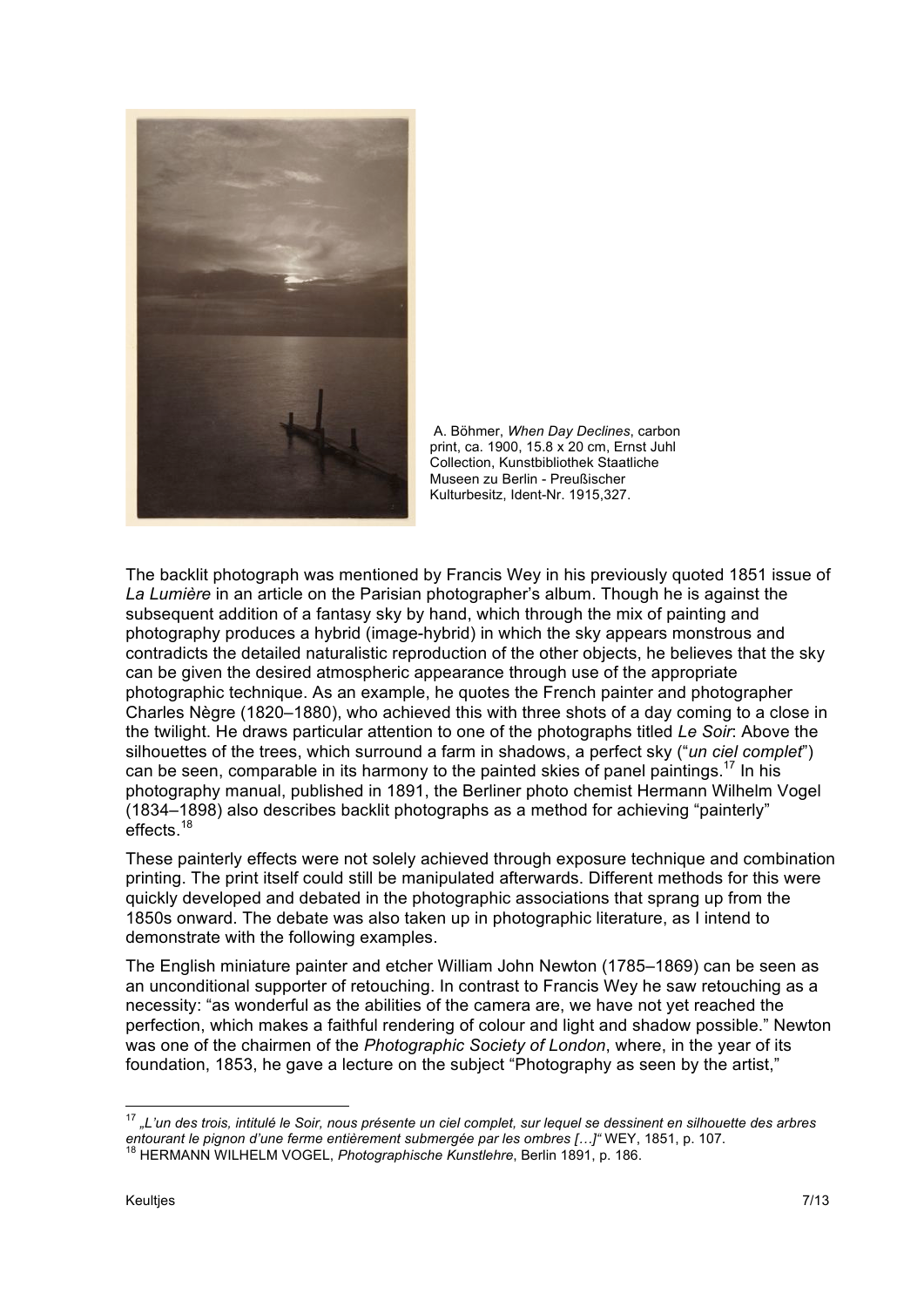followed by a debate.<sup>19</sup> In his talk, he defends retouching, particularly as a method for producing artistic photographs. He suggests chemical retouching*,* using "potassium iodide or cyanide" to draw in the shape of the clouds on the negatives by hand, which then become darker than the base color of the paper*,* "or when the negative is transparent, one can use ink or other dark colours to create the effect of light clouds." $^{20}$ 

Florentine photographer Alinari applied this to collodion glass plates, which can be dated between 1870 and 1875. Here, above the Palazzo Pitti, clouds were drawn in with graphite powder, as can be seen particularly well on the negative in the ray of light.



Fratelli Alinari, *Palazzo Pitti*, collodion on glass negative, ca. 1870-1875, 21 x 27 cm; © Archivi Alinari, Florence, Negativ-Nr. 2900.

The journal discusses not only retouching in the laboratory to avoid a white sky but also recording techniques. In the *Photographic Notes* from 1858 a reader's letter is published, "On taking clouds with landscapes."21 The author criticizes the "cold, dull and unartistic" impression of many landscape photographs, "because they lack those beautiful representations of clouds." He describes subsequently an exposure trick to photograph clouds together with the landscape: "To photograph clouds with the landscape, it is of course only necessary to 'screen' the sky, until the last second of the 'exposure' for the landscape, then lift up the screen, so as to catch the clouds instantaneously and promptly close the lens. [...]"

But targeted exposure techniques did not always seem to be sufficient, particularly if the photographer had a specific artistic aim for the exposure. *Photographische Mitteilungen*  (Photographic notifications) 1866, edited by Vogel, stated:

Sometimes the photographer's plate contains natural clouds, particularly in weak sunlight, with not too long exposure and a lens with low-light sensitivity. However, the natural clouds don't necessarily create a pleasant effect, and it

<sup>20</sup> WILLIAM JOHN NEWTON, *Fotografie in künstlerischer Hinsicht betrachtet*, in: ibid, p. 88-96.<br><sup>21</sup> "Many photographic pictures have a very cold, somber and unartistic appearance, because they lack those *beautiful representations of clouds, which add so much to good engravings; and this is especially noticeable in those landscapes which have a very distant, or a level horizon."*

*On taking clouds with landscapes* (letter to the editor of Photographic Notes by John Rayner Hovell), Correspondence, THOMAS SUTTON (Ed.), Photographic Notes, February 15, 1858, Journal of the Birmingham Photographic Society, Voll III, Jersey 1858, p. 55f.

<sup>&</sup>lt;sup>19</sup> This was printed in the Journal of the Photographic Society of London, 1, 1853–54, p. 6, 74-76, abridged. Taken<br>from: WOLFGANG KEMP, *Theorie der Fotografie* I, 1839-1912, p. 277.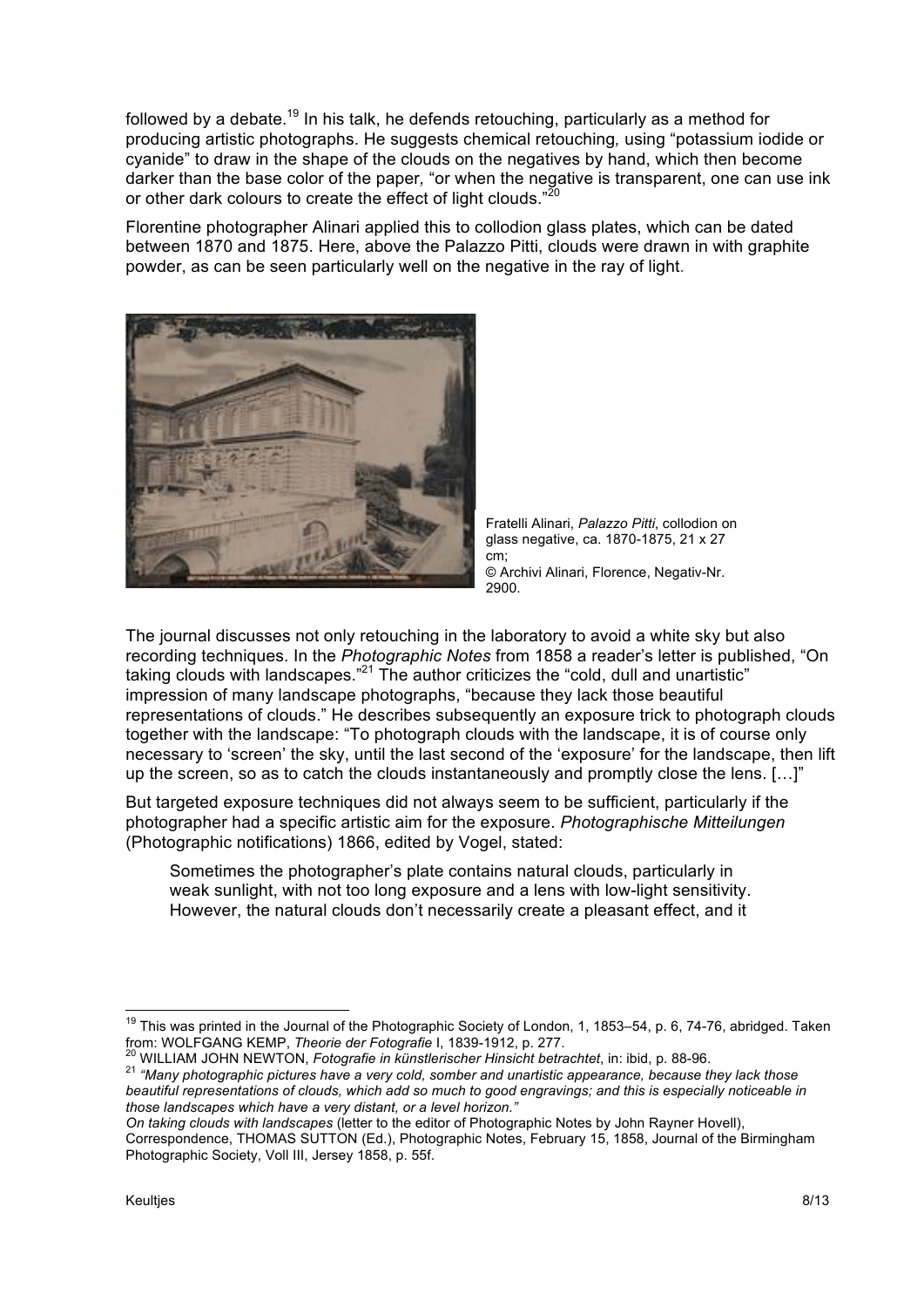is not unusual for the photographer to cover them up, because he doesn't like them or because the sky is blotchy. $22$ 

For these reasons photographers recommended compiling a series of cloud negatives in order to have a fitting negative ready that could be copied into a pre-whitened sky. English photographer Francis Bedford (1816–1894), described this in his article "About landscape negatives and some instructions on how to improve them," published in the *Photographische Mitteilungen* in 1869.<sup>23</sup> Using combination printing these cloud negatives could be copied into a landscape negative, as previously described, although, according to Bedford, a calm, inconspicuous sky was preferable to any other. Additionally, one should have a large number of different sky negatives in stock, so that one doesn't have to use the same sky too often. The most important aspect of these manipulations in the laboratory was for the photographer not to expose "the artificial nature of his tools."<sup>24</sup> The denial of intervention was made to preserve the aura of the alleged neutrality of photography. This was soon followed by a discussion about the artistic value of photography and the role of the photographer as an artist, but we cannot discuss this debate here.

Besides copying in the cloud negative, the sky could also (as already seen on the view of the Palazzo Pitti) be sketched in later by hand, "in that one sticks a even layer of pure, thin tracing paper on the back of the plate with rubber and, using ink or lamp black, draws the sky on it."<sup>25</sup>

In 1866 Vogel observed that an artificial sky might sometimes be more fitting than a natural one. To illustrate his point during a meeting of the photographic society in Berlin he presented the members various prints with both copied-in skies and hand-drawn ones. According to the minutes of the meeting, the natural clouds from the combination printing were considered ugly by the majority of those present. "They were all astonished," Vogel said, "when I pointed out to them that these ugly clouds are the natural ones."<sup>26</sup>

However, this procedure was sharply criticized by many photographers, since, according to their opinion, it produced the photographs Francis Wey had already described in 1851 as "hybrid-images" due to their mixing of two techniques, painting and photography. Among these constructed hybrids rejected by Wey and other colleagues of his is one of the two silver bromide gelatin plates of Milan cathedral from around 1890. As already seen on the view of the Palazzo Pitti, the clouds here were also drawn on the negative with graphite powder. In addition, an almost identical exposure was produced with a white sky, to which the photographer Brogi gave the same negative number. So the potential purchaser of the photographs could choose between a less picturesque view with a pure white sky and a more atmospheric shot with clouds in the firmament.

<sup>22</sup> HERMANN WILHELM VOGEL (Ed.), *Ueber Landschaftsphotographie*, Photographische Mitteilungen, 4th year, Berlin 1866, p. 205.

<sup>23</sup> FRANCIS BEDFORD, *About landscape negatives and some instructions how to improve them*, in: Photographische Mitteilungen, 5th year, 1869, p. 94.<br><sup>24</sup> Ibid.

<sup>25</sup> BEDFORD, 1869, p. 92.<br><sup>26</sup> VOGEL (Ed.), 1866, p. 204.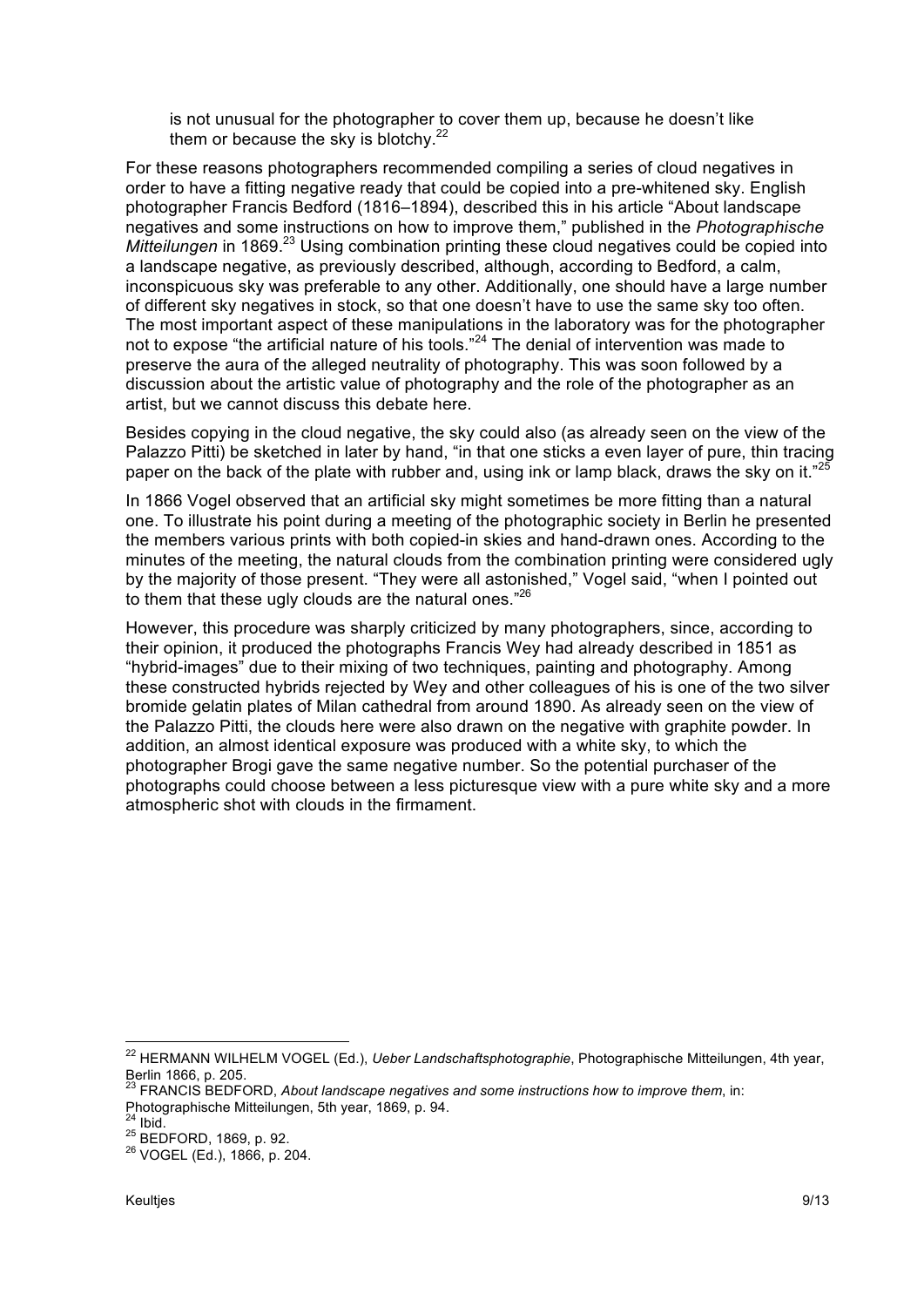

Brogi, *Milan Cathedral*, brom-gelatin-glass negatives, 21 x 27 cm © Archivi Alinari, Florence, Negativ-Nr. 3820

But even once chemistry and technology enabled the capturing of clouds, retouching or manipulation of the exposure through combination techniques remained.

One rarely finds a fitting sky over the landscape, Vogel wrote in his aforementioned 1866 article.<sup>27</sup> Even in a cloudless sky, it should be considered that the blue fades towards the horizon. According to Vogel, some photographers, "thinking artists" like Francis Bedford, would therefore gradate the sky when copying "so that it would appear darker at the top and become gradually lighter towards the horizon.<sup>"28</sup> As a further example, Vogel cites the work of photographer Philipp Remelé (1844–1883), who used cardboard pulled slowly over the print during exposure to achieve this. Photographer Böhmer presumably used a comparable method in the photograph shown at the beginning, *Sheep at Pasture*. If we look at the photograph more closely, we see that the sky becomes lighter towards the horizon.



A. Böhmer (photographer); Rudolph Dührkoop (printer), *Sheep at Pasture*, platinum print, 1897, 15.6 x 21.4 cm, Ernst Juhl Collection, Kunstbibliothek Staatliche Museen zu Berlin - Preußischer Kulturbesitz, Id. Nr. 1910,150

 $^{27}$  Ibid., p. 206.<br> $^{28}$  Ibid.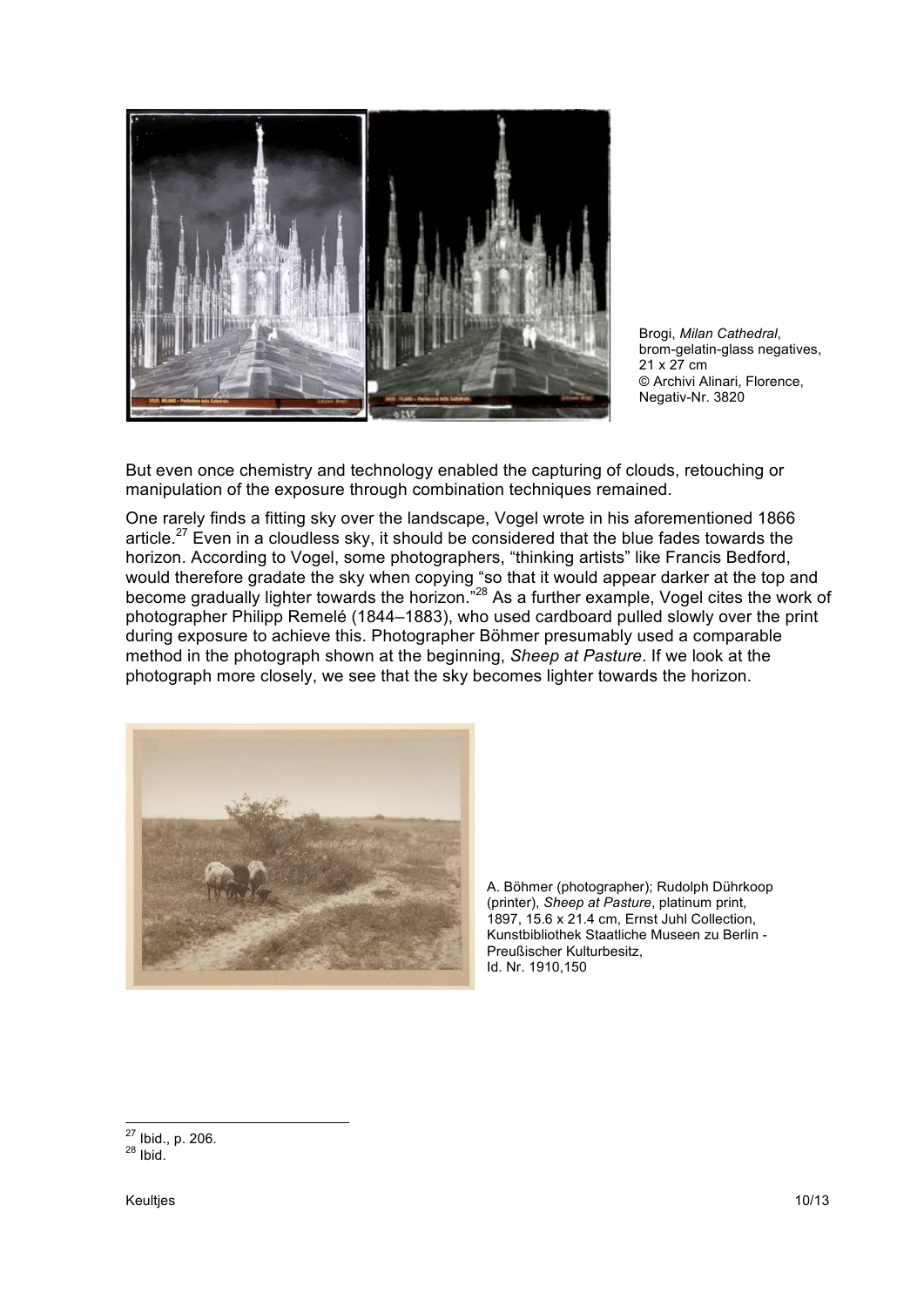

H.P. Robinson, *Sheep in a Storm,*  Platinum print, 1894, 47.9 x 36.4 cm, Ernst Juhl Collection, Kunstbibliothek Staatliche Museen zu Berlin - Preußischer Kulturbesitz, Id. Nr. 1915,251.

In contrast to Böhmer's sheep, English photographer Henry Peach Robinson's (1830–1901) image on platinum print dated 1894, *Sheep in a Storm,* appears almost dramatic. The cloudy sky takes up two-thirds of the image. In the case of Robinson, we can assume the use of combination printing. The sheep appear to have been shot in radiant sunshine, whereas the sky is bleak and clouded. The sheep also provide another clue: none of the sheep are unclear, therefore the exposure time must have been short, which would not have been possible in weak sunlight. The stripes on the horizon line, indicating rain, could have also served to cover up contour lines to make the combination printing of the negative invisible to the viewer.

Robinson's darkroom work is hardly surprising, as he was an early supporter of manipulation to achieve artistic effects. He published eleven books on art photography. His publication *Pictorial Effect in Photography* appeared in 1869 and was reprinted four times before 1893. It appeared in German translation under the title *Über den malerischen Effekt in der Fotografie*, published between 1869–1870 in the *Photographische Mitteilungen* as a series of articles.<sup>29</sup> The text is, in form, comparable to a traditional art treatise in that Robinson always tried to apply the principles of classical genre-image composition to photography. His images were staged to the smallest detail.*<sup>30</sup>*

In 1901 he wrote a handbook titled *Art Photography*, in which he summarized anew what he considered the essential principles of art photography:

There was a time when it was necessary to apologise for, or to argue the legitimacy of, adding a sky to a landscape from a seperate negative. This was in the bad old times when it was considered fraudulent to improve your picture in any way; when the fine old-crusted purists would prefer to have a photographed face peppered over with black spots caused by freckles almost

<sup>29</sup> See: HERTA WOLF, *Objekt objektiv: Zu den technologischen Implikationen von Fotografie,* in: *Digitale Bildverarbeitung, eine Erweiterung oder radikale Veränderung der Fotografie?* Documentation of the symposium on November 12-13, 2004 in the Museum Folkwang, Essen, Stuttgart 2005, p. 18-28; here: p. 21.<br><sup>30</sup> From: FINEMAN, 2012, p. 77-78.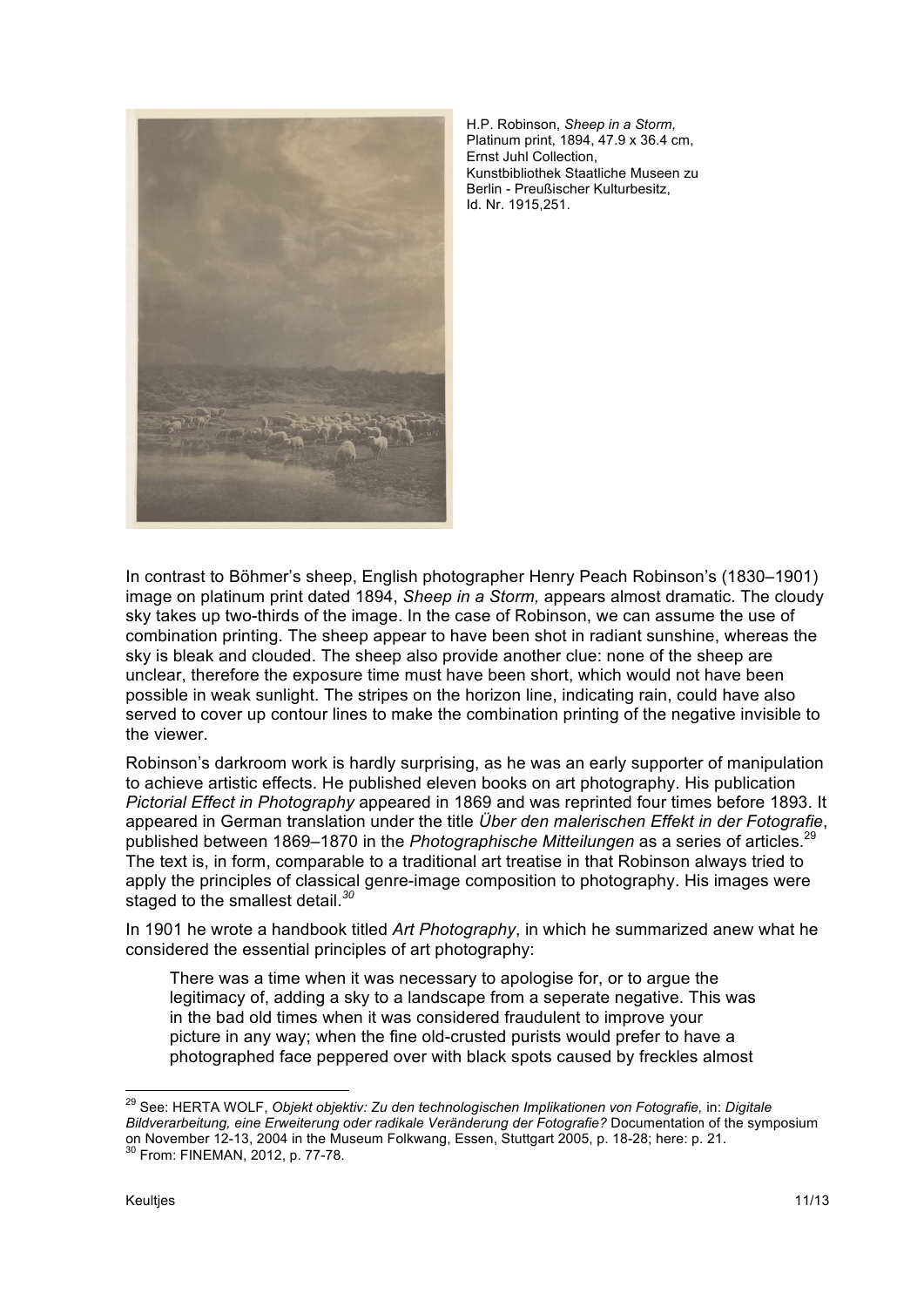invisible in nature, or a blank white sky also untrue to fact, rather than have the sacred virginity of the negative tampered with. We know better now. So that the modesty of nature is not overstepped (which however, happens daily, more is the pity, by some retouchers). $31$ 

It is clear that Robinson differentiates between artistically motivated retouching by hand and industrial laboratory work done by hired retouchers.



Let us now return to the *Bermuda Clouds*, which I opened with.

William Boyd Post, *Bermuda Clouds*, platinum print, 1893- 1903, 13.7 x 21.3 cm, Ernst Juhl Collection, Kunstbibliothek Staatliche Museen zu Berlin – Preußischer Kulturbesitz, Id.Nr. 1915,258

Again, I suspect combination printing. As in Robinson's stormy image, both the sky and the sea are perfectly lit. Another thing becomes apparent upon closer observation: there is a slim dark line between the horizon and the sky, as if the combining of the negatives didn't work quite perfectly.

The title *Bermuda Clouds* also suggests an interest in creating a special classification for the clouds.<sup>32</sup> The image can therefore also be understood as a sign of the heightened interest in meteorology in the nineteenth century when it was established itself as a science and photography was an important tool for recording clouds for the creation of cloud atlases.<sup>33</sup> It is, therefore, hardly surprising that a report on the use of clouds in photography can also be found in a meteorological journal 1895. It recommends the use of yellow filters to achieve a more contrast-rich image of clouds when not working at sunset or with backlight: "The successful photographing of clouds is so entirely different from the ordinary run of photographic works, that very few photographers succeed in producing even passable results- except so far as sunset (sometimes called moonlight) effects are concerned [...]."34 Although retouching was generally frowned upon for an image intended for scientific use, the

<sup>31</sup> HENRY PEACH ROBINSON, *Art photography*, London 1901, p. 33.<br><sup>32</sup> On the history of the nomenclature of clouds see: HERTA WOLF*, Babylonisches Formengewirr: Das* Aufzeichnen von Wolken, In: SVEN SPIEKER (Ed.), Bürokratische Leidenschaften, Berlin 2004, p. 196-223.<br><sup>33</sup> Jeniffer Tucker refers to the close collaboration between artists and photographers and meteorology: "From the *1850's through 1890, meteorologists wrestled with how to represent the weather in drawings, watercolors and photographs. In some cases, they explicitly compared their productions with those of artists and, in so doing, redrew the disciplinary boundaries of art and science."* JENNIFER TUCKER, *Nature Exposed Photography as Eyewitness in Victorian Science, Baltimore 2005, p. 145.*<br><sup>34</sup> BIRT ACRES, Some birth an abstractive and the state

*Eyewitness in Victorian Science,* Baltimore 2005, p. 145. <sup>34</sup> BIRT ACRES, *Some hints on photographing clouds*, quarterly Journal of the Royal Meteorological Society, Volume 21, Issue 95, July 1895, p. 161.